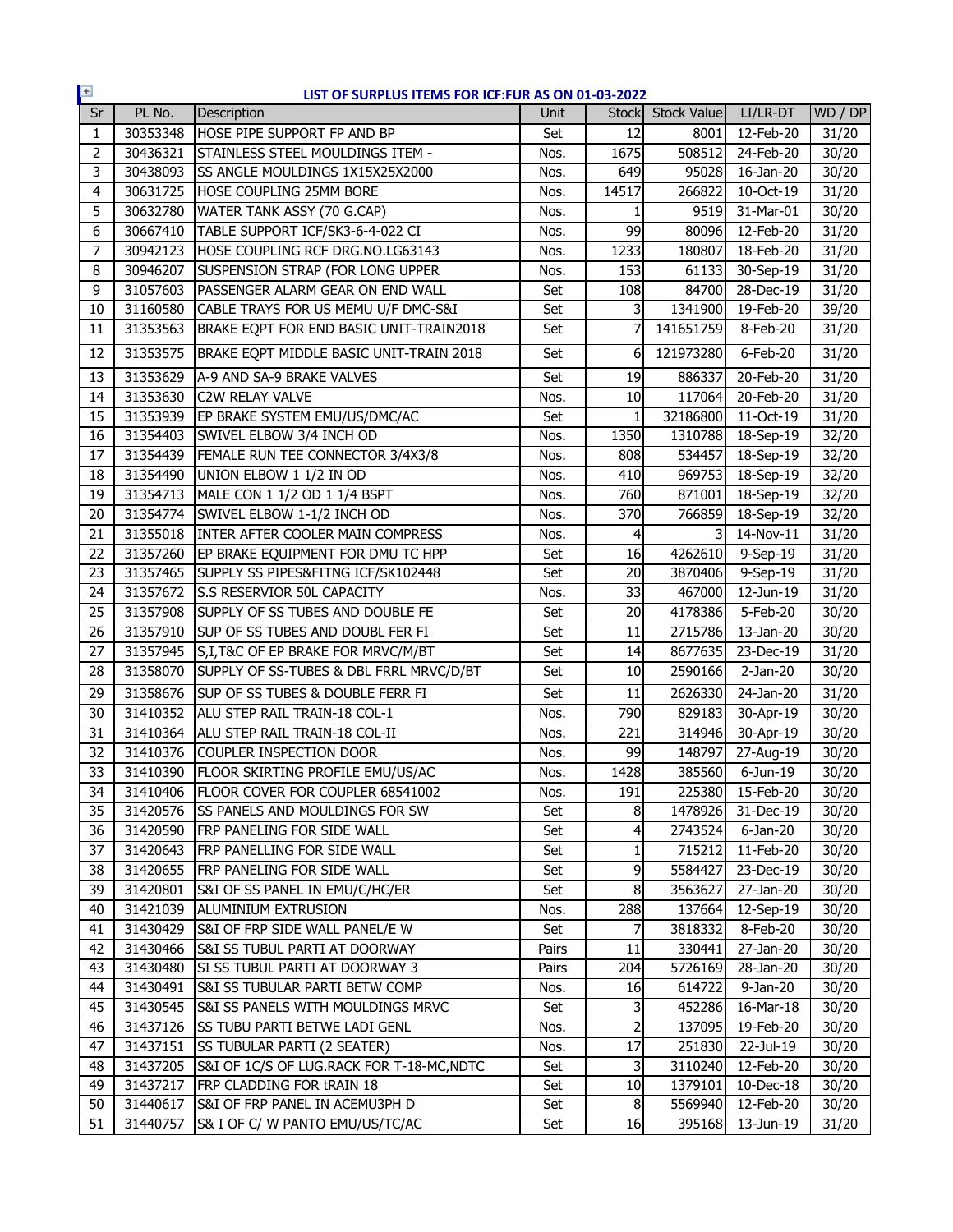| 52         |                      | 31440770 S&I OF AC DUCT FOR EMU/US/DMC/AC                                  | Set        | $\overline{4}$ |                    | 914364 27-Sep-19        | 30/20          |
|------------|----------------------|----------------------------------------------------------------------------|------------|----------------|--------------------|-------------------------|----------------|
| 53         | 31540752             | S&I OF OUTER GLASS AGGT FOR DESTN. BOARD                                   | Nos.       | 220            | 905504             | $-4$ -Apr-19            | 30/20          |
| 54         | 31547059             | FRP BODY SIDE WINDOW ARRGT.                                                | Nos.       | 20             | 75899              | 5-Feb-20                | 30/20          |
| 55         | 31547151             | WIN GLASS ARRANG POLY CARBONA SH                                           | Nos.       | 40             | 61667              | 13-Dec-19               | 30/20          |
| 56         | 31547370             | FIXING RUBBER ICF/SR/DMU/DPC/E-5                                           | Nos.       | 1144           | 195252             | 10-Aug-19               | 38/20          |
| 57         | 31547436             | <b>BODYSIDE WINDOW ARRGT</b>                                               | Nos.       | 100            | 1701513            | 24-Dec-19               | 30/20          |
| 58         | 31560295             | CUBICLE DOOR ASSY-EMU/US COACHES                                           | Nos.       | 213            | 4962399            | $4-Jan-19$              | 30/20          |
| 59         | 31560301             | ELECT CONT CUB DOOR MEMU/3PH US                                            | Nos.       | 13             | 587549             | 25-Feb-20               | 30/20          |
| 60         | 31560313             | CUBICLE DOOR ASSY CPL EMU2/DMC                                             | Nos.       | 254            | 4869927            | 10-Oct-19               | 30/20          |
| 61         | 31580002             | STEEL WIRE ROPE 10 MM                                                      | <b>MTR</b> | 3000           | 50817              | $6-Sep-19$              | 31/20          |
| 62         | 31580749             | S & I 1 SET BODY SLIDE DOOR                                                | Nos.       | 98             | 10812867           | 7-Sep-19                | 30/20          |
| 63         | 31618261             | Seats for CC-T-18                                                          | Set        | 7              | 34766159           | 23-May-19               | 30/20          |
| 64         | 31618390             | S&I -BIC SEATS-DEMU/TC/V -1600HP                                           | Set        | 3              | 1530900            | 24-Sep-19               | 34/20          |
| 65         | 31620711             | Luggage Rack for CC T-18                                                   | Set        | $\mathbf{1}$   | 1040000            | 16-May-19               | 30/20          |
| 66         | 31620735             | S&I OF LUGG RACK MODULE                                                    | Set        | 86             | 9369700            | 30-Jan-19               | 34/20          |
| 67         | 31620760             | S&I OF FIXING ARRGT OF BIC LUGG RACK.                                      | Nos.       | 28             | 618858             | 13-Sep-19               | 30/20          |
| 68         | 31643590             | DOOR WAY HAND HOLDS DRG.DMU/TC/V                                           | Nos.       | 49             | 526599             | 17-Dec-18               | 30/20          |
| 69         | 31647560             | ONE C/SET OF AIR DUCT                                                      | Set        | 5              | 709301             | 8-Jan-20                | 30/20          |
| 70         | 31647868             | S&I SS DOORWAY HH COL-II - MUTP                                            | Nos.       | 37             | 1149876            | 10-Jan-20               | 30/20          |
| 71         | 31647870             | S&I SS DOORWAY HH COL-III- MUTP                                            | Nos.       | 7              | 168029             | 10-Jan-20               | 30/20          |
| 72<br>73   | 31647881             | S&I SS DOORWAY HH COL-IV - MUTP                                            | Nos.       | 10             | 172919             | 24-Jan-20               | 30/20          |
|            | 31647893             | S&I SS DOORWAY HH COL-V FOR MUTP                                           | Nos.       | 115            | 1086998            | 22-Jun-18               | 30/20          |
| 74         | 31647960             | C/S OF F & C TABLE -TR-18 COL-II                                           | Set        | 22             | 1425682<br>1710615 | 16-May-19               | 31/20          |
| 75         | 31648022             | C/S OF LAYOUT OF NOTICES T-18<br>1 C/S OF LAYOUT OF NOTICES-T-18           | Set        | 140            |                    | 9-Apr-19                | 30/20          |
| 76         | 31648034             |                                                                            | Set        | 137            | 1304364            | 9-Apr-19                | 30/20          |
| 77<br>78   | 31648046             | 1C/S OF LAYOUT OF NOTICES T-18                                             | Set        | 12             | 67744<br>559098    | 9-Apr-19                | 30/20          |
| 79         | 31648058             | 1C/S OF LAYOUT OF NOTICES T-18                                             | Set        | 44             |                    | 13-Feb-19               | 30/20          |
| 80         | 31648060             | <b>IC/S LAYOUT OF NOTICES T-18</b><br>NOTICE 74964001COL-VIII-TRAIN18      | Set        | 69<br>32       | 682784<br>259728   | 9-Apr-19                | 30/20<br>30/20 |
| 81         | 31648083<br>31648149 | LONG HAND HOLD FOR MEMU US COL-1                                           | Set<br>Set | 30             | 1405611            | 9-Apr-19<br>26-Feb-20   | 31/20          |
| 82         | 31648150             | LONG HAND HOLD FOR MEMU US COL-2                                           | Set        | 62             | 3451252            | 29-Feb-20               | 31/20          |
| 83         | 31648162             | D/W HAND HOLD FOR MEMU US COL-1                                            | Set        | 19             | 2466793            | 26-Feb-20               | 31/20          |
| 84         |                      | 31648174   D/W HAND HOLD FOR MEMU US COL-2                                 | Set        | 55             | 7211380            | 29-Feb-20               | 31/20          |
| 85         |                      | 31648198  D/W H HOLD - AC ACEMU US COL-1                                   | Set        | 18             | 1684800            | $9-Jan-19$              | 31/20          |
| 86         |                      | 31648204   D/W H HOLD - AC ACEMU US COL-2                                  | Set        | 16             | 1634935            | 26-Dec-18               | 31/20          |
| 87         | 31710803             | S&I ELECTRICAL CABLE TRAYS EMU-D MEDHA                                     | Set        | 3              | 200201             | 28-Dec-19               | 39/20          |
| 88         | 31710815             | <b>CABLE TRAYS FOR MEDHA DHC-S&amp;I</b>                                   | Set        | 7              |                    | 461956 27-Dec-19        | 39/20          |
| 89         | 31711157             | S&I OF U/F CABLE TRAYS IGBT/DEMU                                           | Set        | 10             | 1471570            | 8-Aug-19                | 39/20          |
| 90         | 31711248             | SET OF CLAMPS ANGLES 3PH EMU C MEDHA                                       | Set        | 14             | 122194             | 13-Nov-19               | 35/20          |
| 91         | 31711509             | CABL TRAYS FOR SWAP DMC-S&I                                                | Set        | 5              | 1832063            | 20-Jun-19               | 39/20          |
| 92         |                      | 31711522 CABLE TRAYS FOR SWAP TC, TC3-S&I                                  | Set        | 24             | 1624262            | 11-Jun-19               | 39/20          |
| 93         | 31711534             | CABLE TRAYS FOR SWAP TC2&TC4 -S&                                           | Set        | 22             | 1532784            | 19-Jun-19               | 39/20          |
| 94         | 31756396             | INTR VEHICLE COUPLR PLUG"E" ICF/SK/75054                                   | Nos.       | 67             | 55316              | 28-Feb-07               | 39/20          |
|            |                      |                                                                            |            |                |                    |                         |                |
| 95         | 31760326             | JUNCTION BOX WGSCZAC 76010COLIII DPC HHP                                   | Nos.       | 8              | 4558               | 8-Jan-20                | 35/20          |
| 96         | 31760340             | LED LIGHT FIT 4 FT DMU/DPC/SS/JK                                           | Nos.       | 55             | 247733             | 12-Feb-20               | 39/20          |
| 97         | 31760430             | TERMINAL BOARD ASSLY 329 76058C1                                           | Nos.       | 1              | 997                | 15-Feb-20               | 39/20          |
| 98<br>99   | 31760624<br>31760636 | RMVU HIGH CAPACTY IN COACH SET FOR EMU<br>RMVU NORMAL IN COACH SET FOR EMU | Set        | 13<br>12       | 2975250<br>3676896 | $2-Jan-20$<br>20-Nov-18 | 39/20          |
|            |                      |                                                                            | Set        |                |                    |                         | 39/20          |
| 100<br>101 | 31760703<br>31760715 | S&I ELEC CABLE TRAYS MEMU/TC US<br>S&I ELEC CABLE TRAYS MEMU/DMC US        | Set        | 49<br>31       | 1524834            | 3-Feb-20                | 39/20          |
| 102        | 31760727             | ELECT CABLE TRAYS EMU US 3PH UF                                            | Set        | 3              | 886300<br>13631895 | 3-Feb-20<br>12-Jan-19   | 39/20<br>39/20 |
| 103        | 31760739             | S&I CABLE TRAYS ROOF EMU US 3PH                                            | Set<br>Set | 24             | 1508034            | 29-Nov-18               | 39/20          |
| 104        | 31760752             | S&I CABLE TRAY EMU US ROOF MC                                              |            | 11             | 752400             | 23-Nov-18               | 39/20          |
|            |                      |                                                                            | Set        |                |                    |                         |                |
| 105        | 31900136             | TM DUCT FIXING ARRANGEMENT BELOW                                           | Set        | 13             | 369265             | 9-Dec-19                | 30/20          |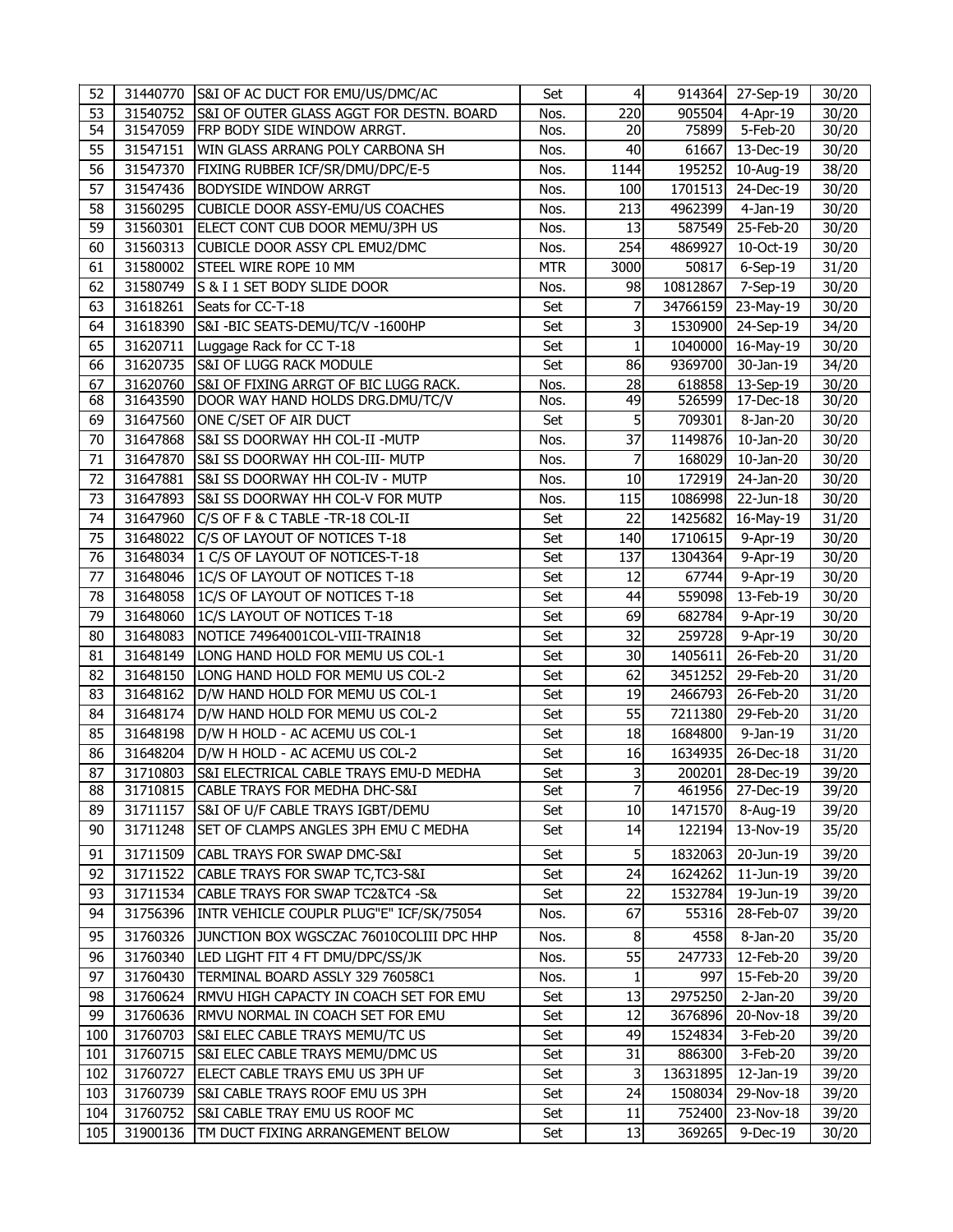| 106 |          | 31901803 HT COMPARTMENT SS DOOR          | Nos.       | 20                      |          | 694720 18-Dec-19        | 30/20 |
|-----|----------|------------------------------------------|------------|-------------------------|----------|-------------------------|-------|
| 107 | 31902339 | Roof switch RS25.10D Train 18/TC         | Nos.       | 5                       | 2160240  | $1-Apr-19$              | 35/20 |
| 108 | 31902340 | MOBILE CONNECTOR TC/TRAIN 18             | Nos.       | 5                       | 69087    | 19-Mar-19               | 35/20 |
| 109 | 31902406 | PLATE 5X340X460 FOR SAFETY GUARD         | Nos.       | $\overline{591}$        | 235277   | 20-Sep-19               | 31/20 |
| 110 | 31902509 | SAFETY WIRE ROPE FOR TRAIN 2018          | Nos.       | 1805                    | 904841   | 27-Feb-20               | 31/20 |
| 111 | 31902881 | ONE C/S SET OF DRIVERCAB INTERIOR PANEL  | Set        | 6                       | 1182143  | 16-Sep-19               | 33/20 |
| 112 | 31908214 | S&I SS H.T COMPART DOOR MRVC/M           | Set        | 20                      | 389270   | $21$ -Jan-20            | 30/20 |
| 113 | 31908226 | S&I SS H.T COMPART DOOR MRVC             | Set        | 2                       | 60949    | 12-Feb-20               | 30/20 |
| 114 | 31908238 | ROOF THROUGH BOX DRG.NO.ICF/MRVC         | Nos.       | 4                       | 5337     | 6-Feb-20                | 39/20 |
| 115 | 31908573 | S&I OF ONE C/S OF TM DUCT BOMBARDIER     | Set        | 3                       | 85188    | 30-Dec-19               | 30/20 |
| 116 | 31932009 | FUEL TANK (3000 LTS) FOR DMU/DPC         | Nos.       | 3                       | 306550   | 5-Dec-19                | 31/20 |
| 117 | 33515281 | SET STR BT FRP TRAY/COVER-LWLRRM         | Set        | 130                     | 525200   | 20-Sep-19               | 33/20 |
| 118 | 33518567 | FRAME COMPLETE FRO LHB POWER CAR         | Nos.       | 105                     | 922189   | 23-Sep-19               | 31/20 |
| 119 | 33535449 | S, I & C MODIFIC IN LHB NONAC            | Set        | 7                       | 177030   | 14-Feb-20               | 39/20 |
| 120 | 33539881 | ONE C/S OF CHAIR PILLAR ASSEMBLY         | Set        | 141                     | 10328673 | 25-Jul-19               | 30/20 |
| 121 | 33540391 | BODYSIDE WINDOW FOR LWSCZAC COAC         | Nos.       | 112                     | 1050201  | $6$ -Dec-19             | 31/20 |
| 122 | 33549977 | EMERGENCY WINDOW FOR LWSCZAC             | Nos.       | 56                      | 526400   | $6$ -Dec-19             | 31/20 |
| 123 | 33567670 | COVERING FOR KNORR PULL BOX              | Nos.       | 225                     | 22275    | 28-Sep-19               | 31/20 |
| 124 | 33571065 | <b>SET OF JUNCTION BOXES</b>             | Set        | 103                     | 605574   | 11-Jan-20               | 35/20 |
| 125 | 33580522 | BATTERY FUSE BOX NEGATIVE TO LW71002     | Nos.       | 23                      | 229970   | 18-Feb-20               | 35/20 |
| 126 | 33593000 | UNF BRACKET FOR CEILING PROFILE LHB      | Nos.       | 1298                    | 64731    | 13-Jul-17               | 31/20 |
| 127 | 33594946 | UNF DEFLECTOR ASSLY FORRADIATOR ROOM     | Nos.       | 339                     | 1101850  | 17-Jul-19               | 30/20 |
| 128 | 33599725 | ATTACHMENT WALL COMPLETE (R.H)           | Nos.       | 58                      | 260420   | 24-Oct-19               | 30/20 |
| 129 | 33619086 | LIGHT WEIGHT SEATS AND BERTH FOR LWACCN  | Set        | 1                       | 1149000  | 20-Sep-19               | 34/20 |
| 130 | 33629432 | RMPU DRAIN ARRANGEMENT/LHB AC            | Set        | 750                     | 4275000  | 16-Oct-19               | 38/20 |
| 131 | 33644822 | S & I OF LUGGAGE RACK FOR LWSCZ          | Set        | 5                       | 2436234  | 4-Oct-19                | 30/20 |
| 132 | 33648025 | 1 SET OF SS PIPE CLAMP AND BRACKET LSLRD | Set        | 282                     | 72782    | 6-Feb-20                | 35/20 |
| 133 | 33650603 | <b>FLUOR LIGHT FITT- DRG.NO.CC76213</b>  | Nos.       | 212                     | 133936   | 8-Jun-19                | 35/20 |
| 134 | 33690169 | SHIM TO DRG.3 10113.0.76.095.075         | Nos.       | 497                     | 78834    | 18-Feb-20               | 35/20 |
| 135 | 33769722 | RMPU WITH REVERSE CYCLE- LHB AC          | Set        | $\mathbf{1}$            | 2435761  | 22-Aug-19               | 39/20 |
| 136 | 33830060 | FLEET GRAPHIC FILM LWFCZAC               | Set        | 9                       | 1146909  | 21-Feb-20               | 38/20 |
| 137 | 33830265 | FLEET GRAPHIC FILM LWACCN                | Set        | 11                      | 1150264  | 25-Sep-19               | 38/20 |
| 138 | 33839918 | S&I OF FLEET GRAPHIC FOR LGS/AY          | Set        | 55                      | 1957326  | $\overline{2}$ 3-Oct-19 | 38/20 |
| 139 | 33839967 | FLEET GRAPHIC FILM LWSCZAC               | Set        | 5                       | 576606   | 25-Jul-19               | 38/20 |
| 140 | 33879904 | SET OF DIFFUSERS FOR LHB COACHES         | Set        | 15                      | 855000   | 23-Oct-19               | 35/20 |
| 141 | 33982790 | S&I OF FRP MOD TOI-LWFCWAC               | Set        | $\overline{\mathsf{3}}$ | 1449000  | 25-Sep-19               | 33/20 |
| 142 | 33996544 | SET OF CEILING SHT ASSY FOR AC2T         | Set        | 16                      | 3751755  | 31-Jul-19               | 30/20 |
| 143 | 33997007 | BLOWER SINGLE INLET WITH HOOD LW         | Nos.       | $\overline{a}$          | 19616    | 29-May-19               | 35/20 |
| 144 | 36900357 | GRILL ASSEMBLY DRG.MRB/DMC-9-0-0         | Nos.       | 855                     | 3180458  | 5-Jul-19                | 30/20 |
| 145 | 40090097 | CABLE 16 SQ MM BLACK 750V                | <b>MTR</b> | 2200                    | 345252   | 20-Jun-19               | 39/20 |
| 146 | 40090139 | CABLE 25 SQ MM CHOCOLATE 1.8KV           | <b>MTR</b> | 8140                    | 1970372  | 11-Feb-20               | 39/20 |
| 147 | 40090486 | CABLE 6 SQ MM BLACK 750V                 | <b>MTR</b> | 2122.5                  | 142627   | 1-Feb-20                | 39/20 |
| 148 | 40090516 | CABLE 6 SQ MM RED 750V                   | <b>MTR</b> | 14440                   | 980104   | 1-Feb-20                | 39/20 |
| 149 | 40090565 | CABLE 2.5 SQ MM CHOCOLATE 750V           | <b>MTR</b> | 409                     | 10767    | 24-Dec-19               | 39/20 |
| 150 | 40120454 | CABLE 10 SQMM BLUE 1.8KV                 | <b>MTR</b> | 305                     | 44973    | 11-Feb-20               | 39/20 |
| 151 | 42408830 | CRIMPING SOCKET D 9/32 BEND 5            | Nos.       | 284                     | 7708     | 28-Feb-19               | 39/20 |
| 152 | 45138813 | MODULAR SWITCH SET FOR DEMU TCV          | Set        | 11                      | 12224    | 18-Sep-19               | 35/20 |
| 153 | 45141563 | UNF MCB TRIPLE POLE 10KA                 | Nos.       | 20                      | 10852    | $\overline{30}$ -Jan-20 | 35/20 |
| 154 | 45158368 | SWITCH ALARM 110/135VDC TO EMU 3         | Nos.       | 66                      | 194700   | 27-Dec-19               | 39/20 |
| 155 | 45158990 | FLASHER UNIT ASSEMBLY TO COL.II          | Nos.       | 309                     | 466445   | 6-Feb-20                | 35/20 |
| 156 | 45978372 | BENCH DRILLING MACHINE FOR DETC          | Nos.       | 2                       | 106445   | 18-Jan-20               | 39/20 |
| 157 | 45979078 | AMALGAMATED TRANSFORMER RECTIFIER UNIT   | Nos.       | $\overline{7}$          | 1106634  | 20-Aug-13               | 39/20 |
| 158 | 45990207 | DA SET 3 KVA CUM WELDING SET FOR DETC    | Nos.       | 3                       | 246750   | $6$ -Aug-18             | 39/20 |
|     |          |                                          |            |                         |          |                         |       |